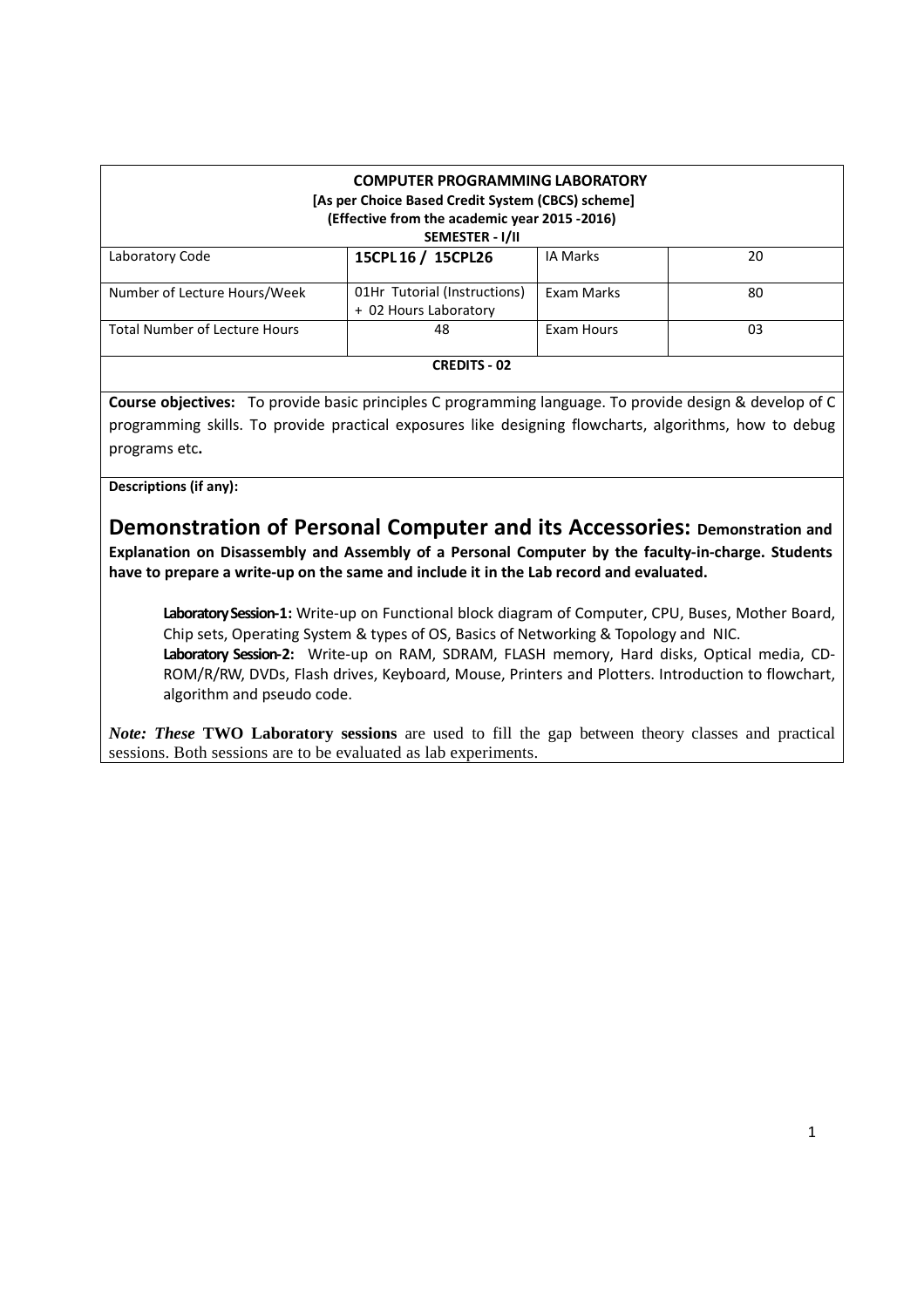## **Laboratory Experiments:**

**Implement the following programs with WINDOWS / LINUX platform using appropriate C compiler.** 

- 1. Design and develop a flowchart or an algorithm that takes three coefficients (*a*, *b*, and *c*) of a Quadratic equation  $(ax^2+bx+c=0)$  as input and compute all possible roots. Implement a C program for the developed flowchart/algorithm and execute the same to output the possible roots for a given set of coefficients with appropriate messages.
- 2. Design and develop an algorithm to find the *reverse* of an integer number **NUM** and check whether it is PALINDROME or NOT. Implement a C program for the developed algorithm that takes an integer number as input and output the reverse of the same with suitable messages. Ex: Num: **2014**, Reverse: **4102**, Not a Palindrome
- 3.

3a. Design and develop a flowchart to find the square root of a given number *N*. Implement a C program for the same and execute for all possible inputs with appropriate messages. Note: **Don't use library function** *sqrt(n)***.** 

3b. Design and develop a C program to read a *year* as an input and find whether it is *leap year* or not. Also consider end of the centuries.

- 4. Design and develop an algorithm to evaluate polynomial  $f(x) = a_x x^4 + a_y x^3 + a_z x^2 + a_x x + b_y$ **a**<sub> $a$ </sub> for a given value of x and its coefficients using Horner's method. Implement a C program for the same and execute the program with different set of values of coefficients and *x.*
- 5. Draw the flowchart and Write a C Program to compute **Sin(x)** using Taylor series approximation given by **Sin(x) = x - (x<sup>3</sup> /3!) + (x<sup>5</sup> /5!) - (x<sup>7</sup> /7!) + …….**  Compare your result with the built- in Library function. Print both the results with appropriate messages.
- 6. Develop an algorithm, implement and execute a C program that reads *N* integer numbers and arrange them in ascending order using *Bubble Sort*.
- 7. Develop, implement and execute a C program that reads two matrices *A* (**m x n** ) and *B* (**p x q** ) and Compute product of matrices *A* and *B*. Read matrix *A* and matrix *B* in row major order and in column major order respectively. Print both the input matrices and resultant matrix with suitable headings and output should be in matrix format only. Program must check the compatibility of orders of the matrices for multiplication. Report appropriate message in case of incompatibility.
- 8. Develop, implement and execute a C program to search a Name in a list of names using *Binary searching* Technique.
- 9. Write and execute a C program that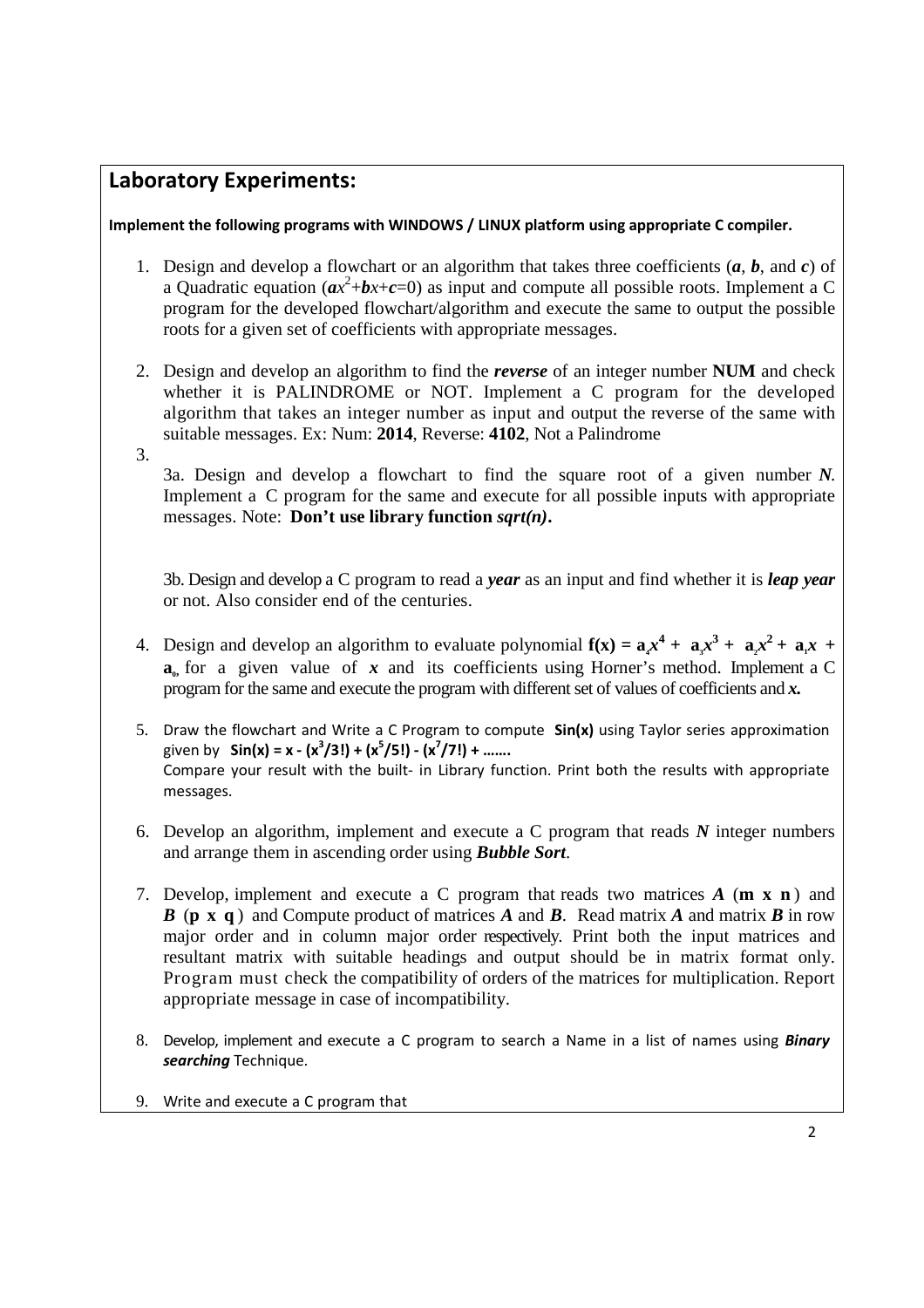- i. Implements string copy operation *STRCOPY*(str1,str2) that copies a string *str1* to another string *str2* without using library function.
- ii. Read a *sentence* and print frequency of vowels and total count of consonants.

10.

a. Design and develop a C function *RightShift*( $x, n$ ) that takes two integers  $x$  and  $n$ as input and returns value of the integer *x* rotated to the right by *n* positions. Assume the integers are unsigned. Write a C program that invokes this function with different values for *x* and *n* and tabulate the results with suitable headings.

b. Design and develop a C function *isprime*(num) that accepts an integer argument and returns 1 if the argument is prime, a 0 otherwise. Write a C program that invokes this function to generate prime numbers between the given range.

- 11. Draw the flowchart and write a *recursive* **C** function to find the factorial of a number, *n***!**, defined by *fact*(*n*)=1, if *n*=0. Otherwise *fact*(*n*)=*n*\**fact*(*n*-1). Using this function, write a C program to compute the binomial coefficient **n**C**<sup>r</sup>** . Tabulate the results for different values of *n* and *r* with suitable messages.
- 12. Given two university information files "**studentname.txt**" and "**usn.txt**" that contains students Name and USN respectively. Write a C program to create a new file called "**output.txt**" and copy the content of files "studentname.txt" and "usn.txt" into output file in the sequence shown below . Display the contents of output file "output.txt" on to the screen.

| <b>Student Name</b> | USN   |  | Heading |
|---------------------|-------|--|---------|
| Name 1              | USN1  |  |         |
| Name 2              | USN2. |  |         |
| .                   | .     |  |         |
|                     |       |  |         |

- 13. Write a C program to maintain a record of **n** student details using an array of structures with four fields (Roll number, Name, Marks, and Grade). Assume appropriate data type for each field. Print the marks of the student, given the student name as input.
- 14. Write a C program using pointers to compute the sum, mean and standard deviation of all elements stored in an array of **n** real numbers.

**Course outcomes:**

- **Gaining Knowledge on various parts of a computer.**
- **Able to draw flowcharts and write algorithms**
- **Able design and development of C problem solving skills.**
- **Able design and develop modular programming skills.**
- **Able to trace and debug a program**